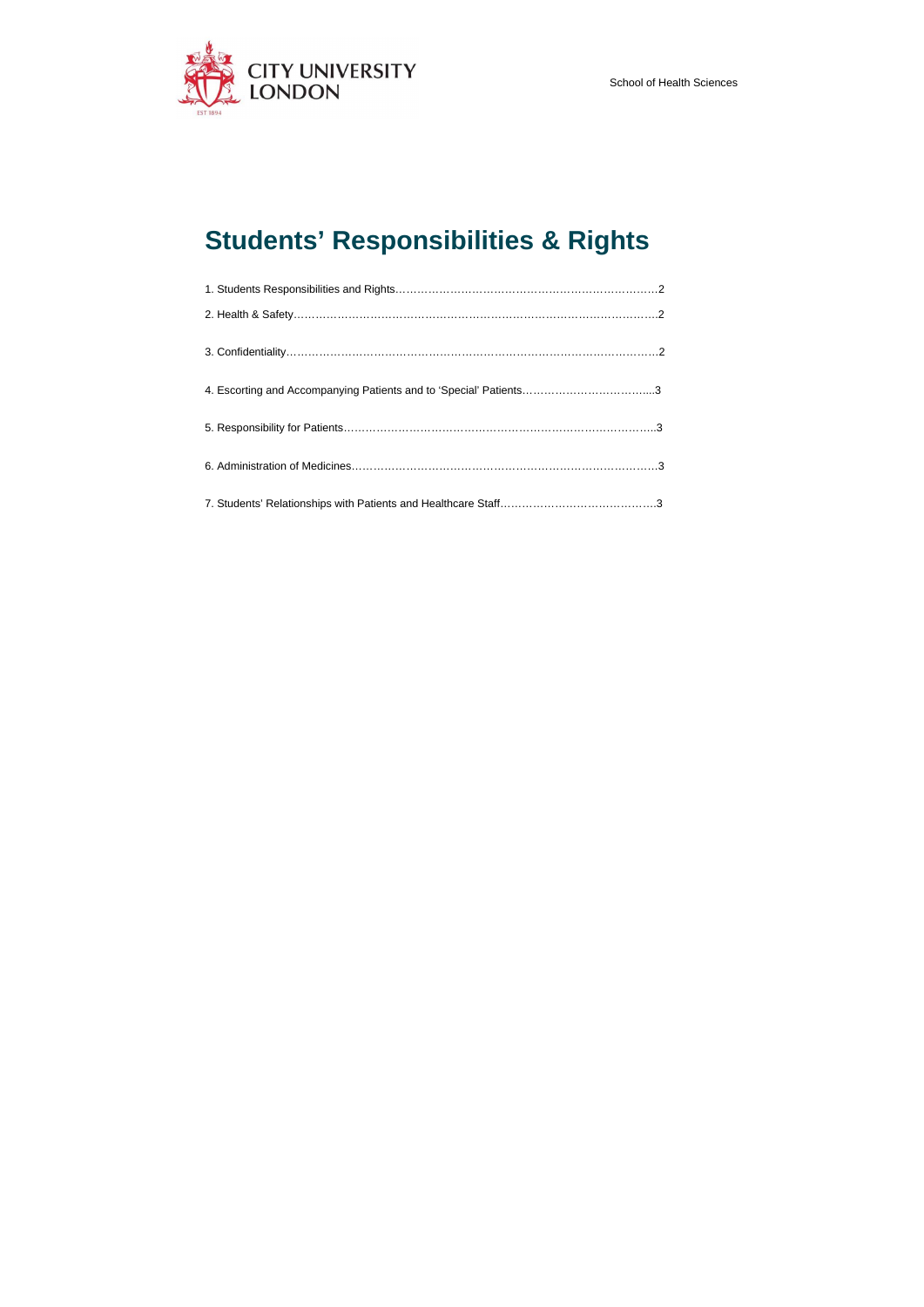## **1. Students' Responsibilities and Rights**

This guidance describes the various mechanisms designed to safeguard your rights and to outline your responsibilities in relation to patient care, confidentiality and relationships with clients and staff. All students have the right to be treated in accordance with applicable legislation and in accordance with the Nursing and Midwifery Council Code: Professional standards of practice and behaviour for nurses and midwives.

#### **2. Health and Safety**

All students have the right to be placed in a safe learning environment in accordance with Health and Safety requirements. In the event of you having concerns regarding your safety you should immediately discuss your concerns with your Placement Mentor/Sign Off Mentor or placement manager, the Placement Experience Facilitator/Manager (PEF/PEM), Educator or the Clinical Practice Facilitator (CPF) in Midwifery. At the same time you must inform the Link Lecturer for that specific placement area.

i) If you have any concerns about confidentiality you should seek advice from your mentor/sign off mentor or link lecturer.<br>ii) You should never disclose the identity of patients/clients to unauthorised people outside of the placement

In the event of you being involved in an incident or sustaining an injury whilst on placement, you must immediately report the incident to the Placement Manager (person in charge of the placement at the time of the incident). You will follow the Trust/Placement procedure in such an event. The Trust/Placement must ensure that a copy of the incident report is sent to the Programme Officer, Undergraduate Studies, School of Health Sciences, City University, London who will inform your Programme Director.

## **3. Confidentiality**

documents such as care plans, policies and procedures you must always obtain the permission from the relevant placement manager. Your placement manager must countersign a written record of this permission and you must keep the record. In the case of patient care plans, you must always gain permission directly from the patient or from their legal guardian. For further guidance see Nursing and Midwifery Council: An NMC guide for students of Nursing and Midwifery (www.nmc-uk.org).

Confidentiality is a requirement of all health care practitioners and you are expected to observe this requirement at all times. The Nursing and Midwifery Council, Code of Professional Conduct provides some guidelines (see www.nmc-uk.org for more information). You need to be clear as to what information should be given to whom e.g. what information should be given to other professionals, patients/clients and relatives.

vii) You must never remove any form of documentation from the practice placement area and you may only photocopy with permission from the clinical manager of the practice setting.

area or the School of Health Sciences.

iii) If you have concerns about the care delivery or care management in a practice setting you should discuss your concerns with your placement mentor/sign off mentor, placement manager or link lecturer immediately. iv) If after consultation you wish to make a formal complaint you must seek advice and support from your Programme Director. (See guidance relating to students – 'Raising Concerns: Reporting Unprofessional &

Unsafe Practice when in Placements').<br>v) If you are writing about a patient in any of your assignments you must make sure that both the identity of the patient/client and or the placement is made anonymous to maintain confidentiality of staff, patients/clients and placement areas.<br>vi) You may wish to use documentation from your placement area for assignments. If you wish to use

viii) In the interests of your own protection you should carefully consider the nature of personal information you disclose to patients/clients i.e. where you live, who you live with etc.

## **4. Escorting and Accompanying Patients and to 'Special' Patients**

In the interests of your own education and your safety and the safety of your patient/client, as a student, you may only escort, accompany a patient as part of a planned educational experience and with the direct supervision of a qualified member of staff. A student cannot 'Special' a patient. To special a patient is defined as intensive observation or care of a patient using one member of staff.

## **4.1 Accompanying Patients for Social or Educational Purposes**

You may accompany patients under the following circumstances: i) when you have been assessed to be capable of doing so ii) when you feel confident in terms of both your own ability and the patient's mental/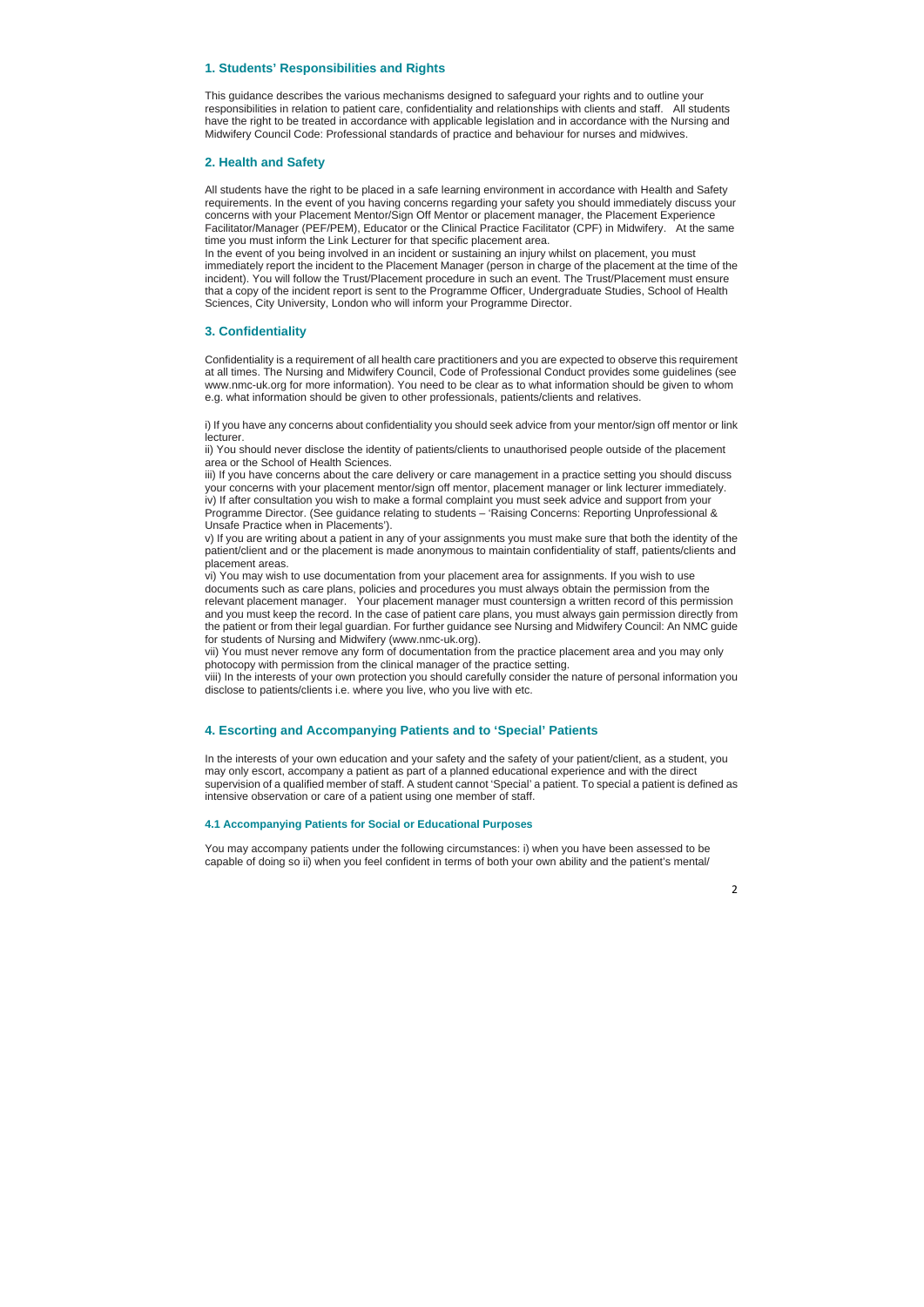physical state and with the permission of the Placement Manager iii) where you know the patient/client well and you feel confident to accompany him/her iv) you must not accompany the patient outside the hospital grounds v) in residential homes, if the nature of the placement and patient group means that you accompany residents in the community you should only do this when there is a qualified member of staff present. vi) Day trips and outings occur in some placement areas. You may join these if you feel the experience would be helpful to your learning and you have the direct guidance of your mentor/sign off mentor or another qualified member of staff. vii) You may only accompany or escort a patient/s as an additional member of the team to the normal complement of staff. At no time should you be considered as part of the staffing numbers and at no time should you be left in a position of responsibility for these patients.

# **5. Responsibility for Patients**

At no time must students be left alone with patients in a placement area without supervision. i) An accountable member of staff who is both qualified and has managerial responsibility must always be present in the placement setting.

ii) Students must never be asked to be responsible in those situations where there is no staff member present and they cannot be held accountable should a problem arise.

iii) You must never be asked to undertake first level observations i.e. in mental health settings. This is not appropriate in terms of risk accountability (to staff or to patients), or your learning. However, you may find it helpful to accompany a qualified member of staff carrying out these duties.

iv) You are not allowed to be directly involved in Control and Restraint (C&R) activity.

## **6. Administration of Medicines**

i) You must always follow guidance and policies provided by the professional statutory body (NMC) and the local NHS Trust/organisation on the administration of medicines.

ii) You must never check or administer medicines on your own or without supervision of a Registered Nurse, Midwife or Health Visitor.

iii) IV Medications

You may assist in the preparation of intravenous (IV) medications under the direct supervision of a Registered Nurse (RN/RM) but **must not administer IV medications** (this includes normal saline flush, changing or restarting IV pumps, syringe drivers or infusions containing drugs) **neither can you act as the second checking nurse where two registered Nurses (RN/RM) are required to sign the drugs sheet.** 

## **7. Student Relationships with Patients and Healthcare Staff**

You have a responsibility to work collaboratively and in a professional manner with your practice placement provider and its employees, in accordance with local policies and procedures (including the School of Health Sciences Student Learning Agreement and the Nursing and Midwifery Council Code).

## **7a. Your Relationship with Patients**

The relationship between you and patients although friendly must always remain professional.

- i) You should never arrange to meet patients socially, either whilst still in placement or whilst the patient is receiving health care.
- ii) Sometimes patients may wish to express their appreciation of your work by leaving a gift for you. If a patient wishes to give you a gift you must always act in accordance of with the Nursing and Midwifery Council Guidelines, NMC Code: Professional standards of practice and behaviour for nurses and midwives and the policies of the placement provider.
- iii. You should never conduct any form of sexual relationship with patients.
- iv. Sometimes patients, clients and visitors may appear to behave inappropriately through e.g.
	- verbal comments/abuse
	- sexual harassment
	- lack of inhibitions
	- physical aggression.